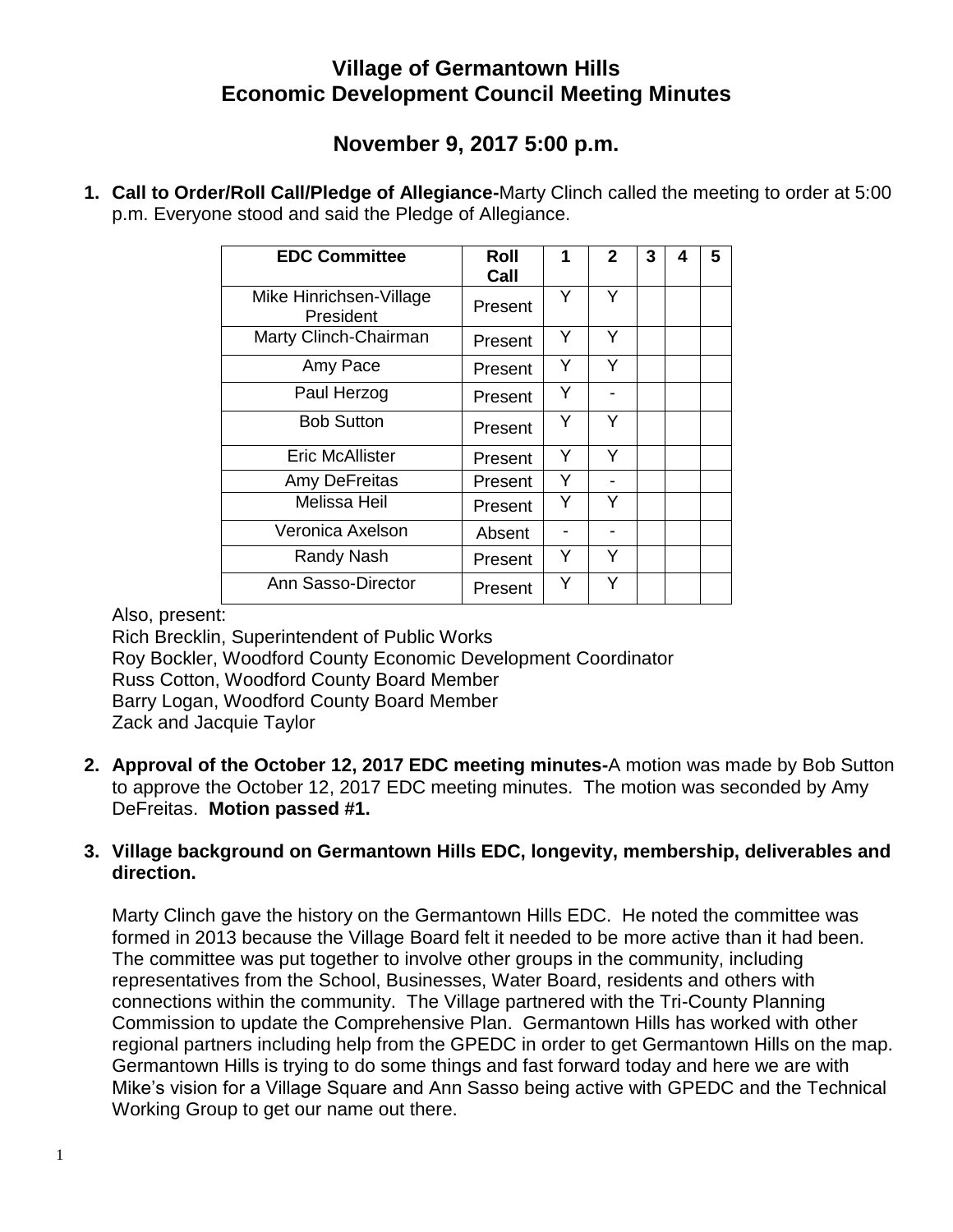Mike Hinrichsen explained some of the deliverables Germantown Hills has received since the creation of the EDC and working with regional partners. They include: being a part of the enterprise zone, Ann Sasso's involvement with TWG and building a network along with the commitment from the Village for her time to fill this role, putting together the Business Community Improvement Grant Program, and the Village receiving over \$650,000 grants. In addition, without the EDC's involvement we might not have had the library we now have along with the \$750,000 the Village has invested in constructing Anker Lane, which is a commitment to growing Germantown Crossing. Mike noted the vision is the next step in creating a community place.

#### **4. Introduction to Roy Bockler, Woodford County Economic Development Coordinator. Woodford County plan to provide economic development to municipalities. Charter, work to date, communities, and gain a better understanding of action plan by county.**

Roy Bockler, Woodford County Economic Development Coordinator noted he is from Germantown Hills and thanked Mike for inviting him to attend the EDC meeting. Russ Cotton, Chairman of the Finance and Economic Development Committee was also in attendance.

Roy Bockler explained his past experiences. He noted he would like to visit all of the community boards within the County and noted Woodford County hasn't been promoted but feels it has great opportunities and assets.

Bob Sutton indicated the need to have better communication with the rural parts of the County.

Roy noted it is his personal objective to bring everyone together to make things happen.

### **5. Review of Village Vision, action to date and next steps.**

Mike Hinrichsen noted the Village is doing this vision in order to move us from a collection of great neighborhoods to a community where we can grow. Mike shared the vision and reviewed the key investments the Village has made. He noted these assets will be connected in order to create a village square.

Amy DeFreitas had to leave at 5:30 p.m.

Mike Hinrichsen stated he has shared his vision with several people and everyone he has shared this presentation supports the vision.

Mike Hinrichsen noted we have started the planning of a Metamora to Germantown Hills Trail with the help of a grant from Tri-County Planning Commission.

#### **6. Discussion with Roy Bockler on Woodford County Revolving Loan Fund phase out and potential grants available through DCEO**

Mike Hinrichsen stated the State is doing away with the revolving loan fund and there is the potential for two projects with the fund balance that is remaining.

Roy Bockler stated he doesn't think it has been determined who or what is eligible but all communities will have a chance to bring something forward.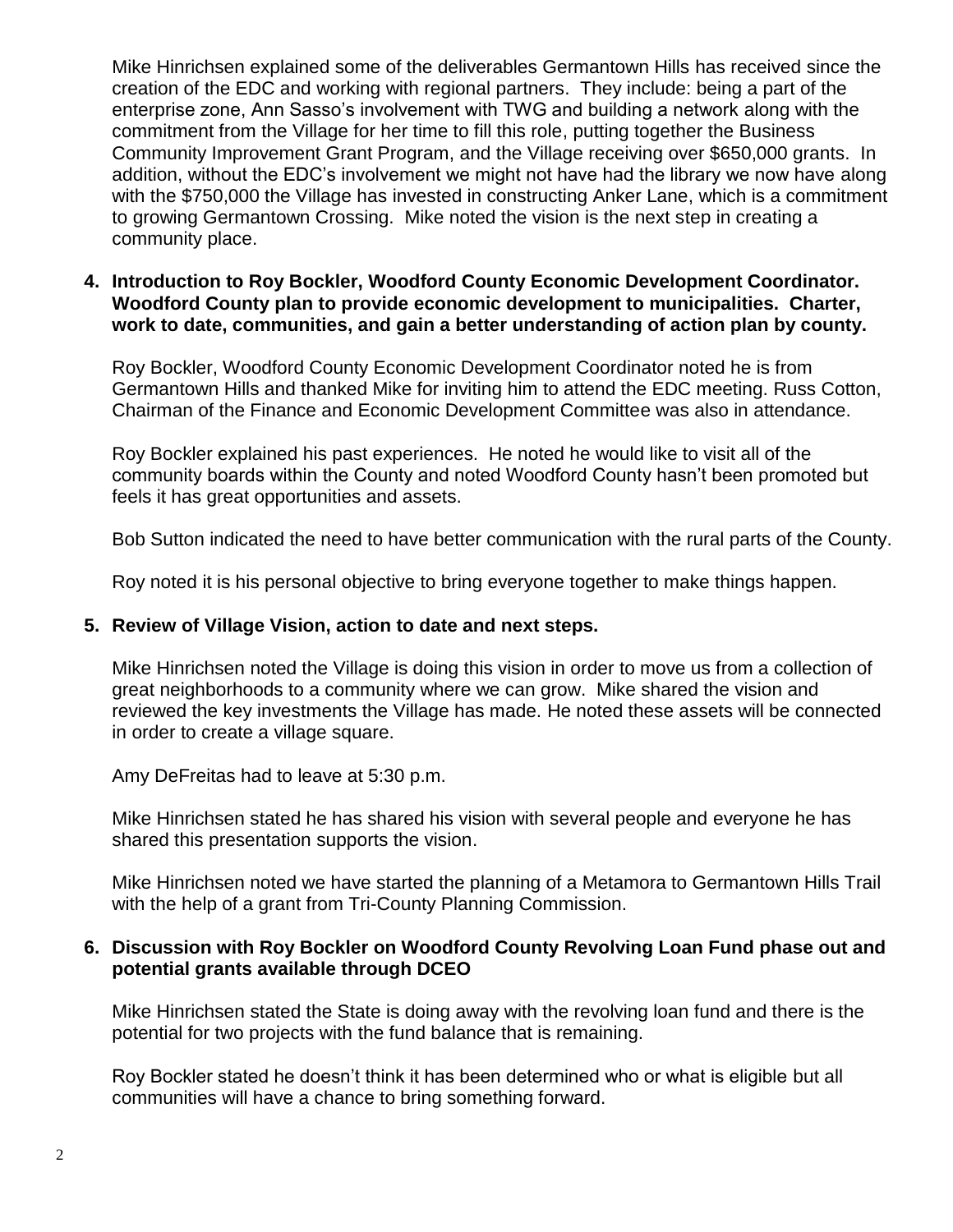Mike stated he would like to work with Roy on the Village's possibilities to fund a project.

#### **7. ITEP Grant - Update on Village action to submit grant request through Tri-County Regional Planning Commission. Action items as part of the grant request.**

Ann Sasso reviewed the ITEP Grant Application. The Village is planning on applying for the grant to build a multi-use trail from the daycare over to the new library with a pedestrian crossing to the shopping center. The trail will continue to the triangle park area which will then connect to the south end of the shopping center. Along the trail there will be a water feature, flags, benches, landscaped areas and lighting. The deadline is December  $1<sup>st</sup>$  with the announcement of selected projects in the Spring of 2018.

Melissa Heil suggested the idea of a splash water area if it could work into the plan as a place for kids to spend some time in the park areas along the trail.

### **8. Jacquie Taylor-Germantown Hills Resident-Review of GPEDC Bravelaunch Program and Startup Business Idea**

Zach and Jacquie Taylor presented to the committee their business idea they had presented at the Bravelaunch program.

Paul Herzog had to leave at 6:00 p.m.

Their idea includes a grocery store model call Aunt Yogi's Kitchen. He noted their next step is to meet with rural folks to collect ideas and get more data and then look to see how they can implement their idea.

The committee liked the business plan and was supportive in helping in any way they could.

#### **9. EDC Chairman/Director/Village President Reports**

Ann Sasso noted Mike will be sharing the vision at the Germantown Hills Chamber meeting next week.

#### **10.Germantown Hills Chamber of Commerce Update-**The Halloween on the Hill event went well.

#### **11.School Updates and upcoming events-**

Eric McAllister noted the expansion went well and the groups that moved into the old school are settling in.

Mike Hinrichsen explained he had attended the County Facilities sales tax meeting addressing the issue that is going to be on the ballot. This would impose a 1% sales tax with some exclusions.

Melissa Heil noted the High School still has ongoing efforts to support cultural diversity with the planning of regular meetings.